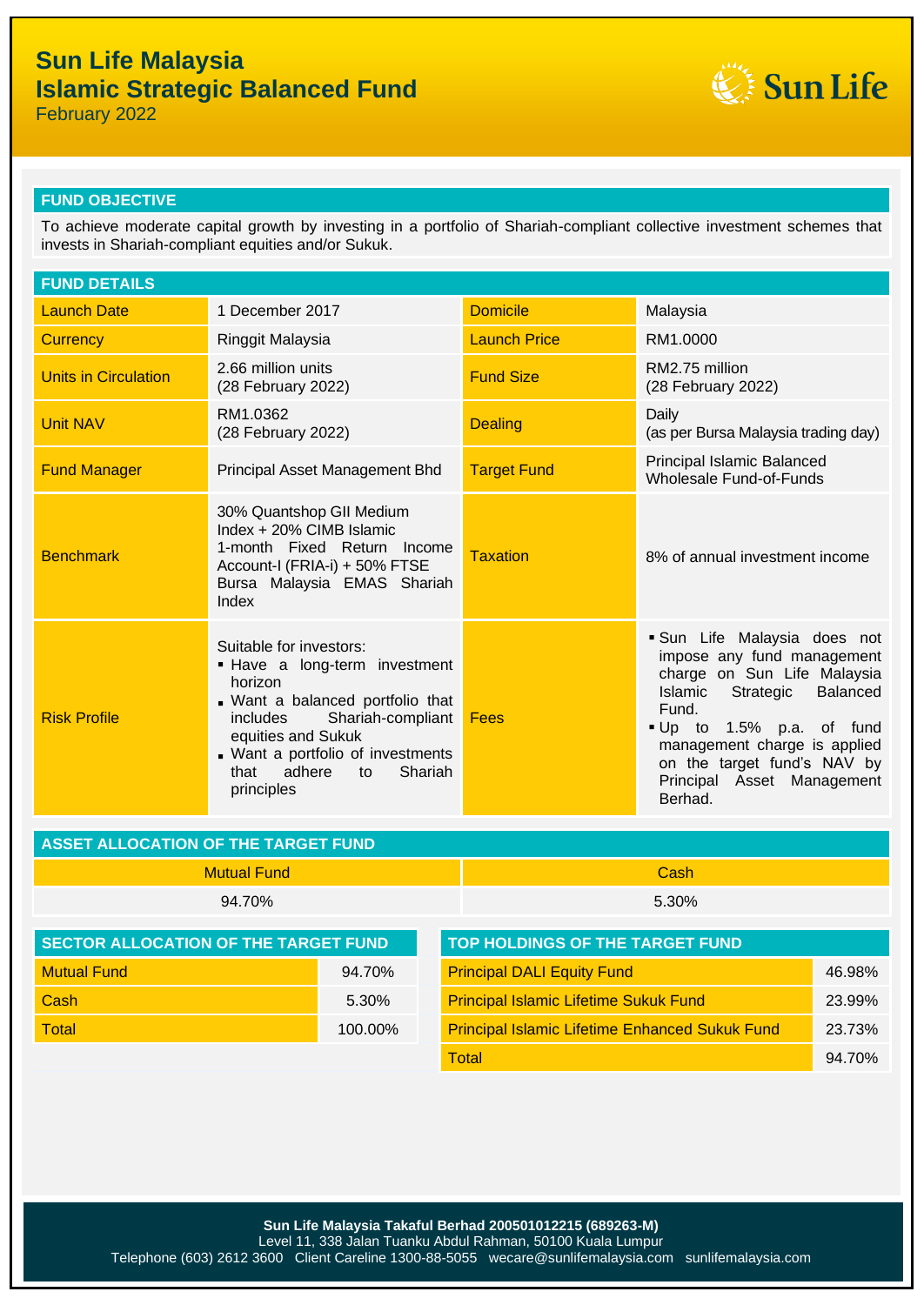

February 2022

### **PERFORMANCE RECORD**

This fund feeds into Principal Islamic Balanced Wholesale Fund-of-Funds ("target fund") with the objective to achieve moderate capital growth by investing in a portfolio of Shariah-compliant collective investment schemes that invest in Shariah-compliant equities and/or Sukuk.

Table below shows the investment returns of Sun Life Malaysia Islamic Strategic Balanced Fund versus its benchmark as at 28 February 2022:

| $\frac{1}{2}$    | <b>YTD</b> | 1 <sub>M</sub> | 3M      | 6M      | 1-Year  | 3-Years | <b>Since</b><br><b>Inception</b> |
|------------------|------------|----------------|---------|---------|---------|---------|----------------------------------|
| Fund*            | $-1.85$    | 0.98           | $-1.08$ | $-1.93$ | $-4.33$ | 8.37    | 3.62                             |
| <b>Benchmark</b> | $-0.50$    | 2.07           | 0.07    | $-2.41$ | $-2.78$ | 7.07    | 5.08                             |

*\* Calculation of past performance is based on NAV-to-NAV*

**Notice: Past performance of the fund is not an indication of its future performance which may differ. The fund performance is not guaranteed.**

### **FUND MANAGER'S COMMENTS**

In February, the Fund rose 0.98% underperforming the benchmark by 1.09ppt as the Islamic Index fell 2.3% during the month, led by China and India while ASEAN was more resilient and posted positive returns. The selloff was led by the Russia-Ukraine conflict towards the end of the month, which led to a spike in global energy prices in oil, natural gas and coal.

Beyond the Russia-Ukraine conflict, the near term inflation print will be complicated by the supply side impact on various commodities especially energy from the Ukrainian invasion. Market expectations implied by the Fed Funds Future is pricing 5-6 rate hikes for 2022. The trajectory of inflation and resultant bond yields from here-on would be a key indicator of any reversion in investor appetite.

In China, the government will maintain its supportive monetary and fiscal policy after a self-inflicted slowdown last year. Specific stocks are likely to benefit from regulatory tailwinds or sectors with drivers that are less dependent on the macro.

We are fully invested and plan to diversify our holdings across businesses and geographies to improve our portfolio's resilience. Our recent purchases were in the areas of ASEAN healthcare, chip designer and glass maker. We funded these purchases by trimming stocks where growth durability is lacking and where high commodity prices could be an issue.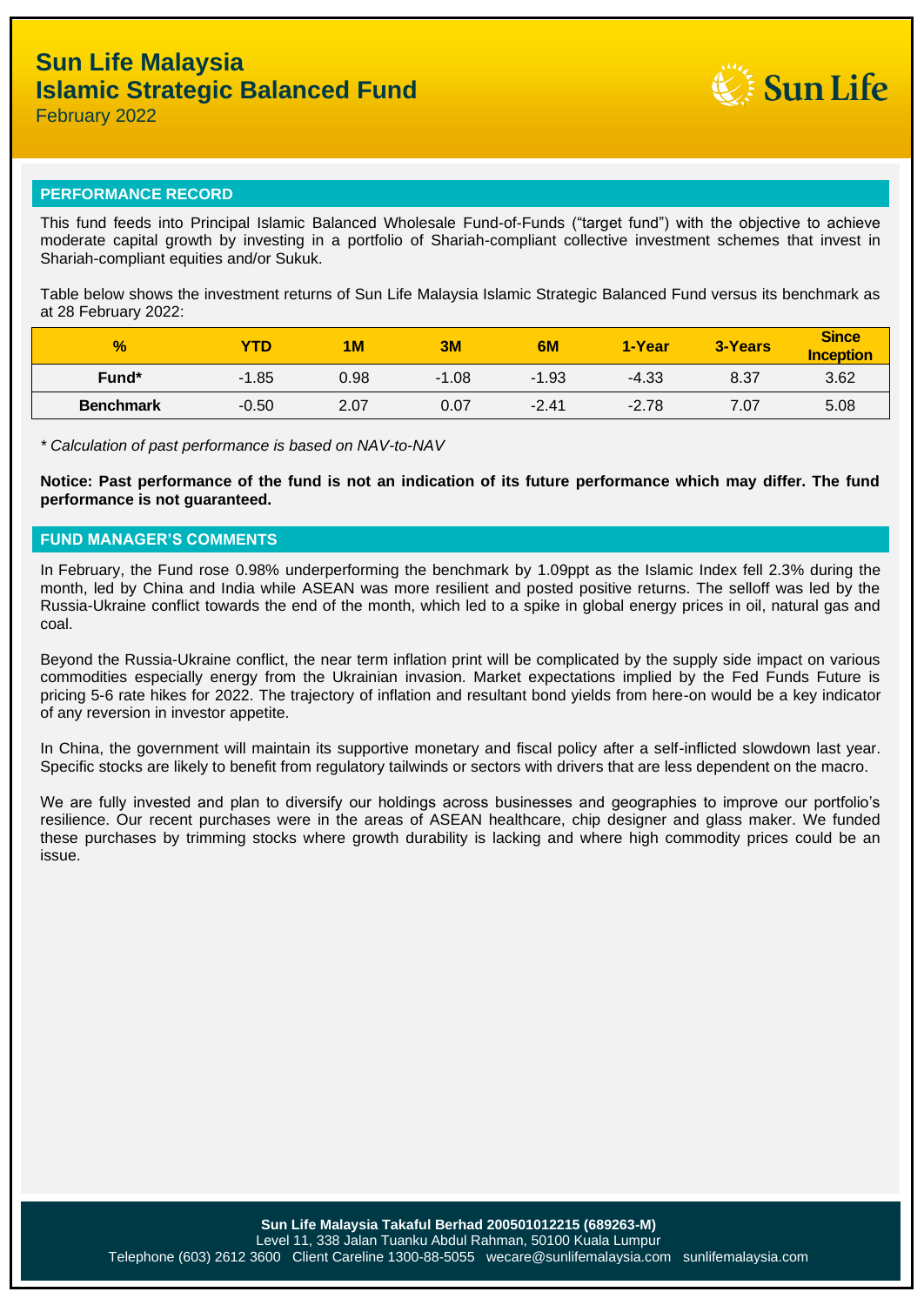# **Sun Life Malaysia Islamic Strategic Balanced Fund**



February 2022

### **RISKS**

All investment carries some form of risks. The potential key risks include but are not limited to the following:

| <b>Market risk</b>                                             | Market risk refers to the possibility that an investment will lose value because of a general<br>decline in financial markets, due to economic, political and/or other factors, which will result in<br>a decline in the target fund's NAV.                                                                                                                                                                                                                                                                                                                                                                                                                                                                                                                                                                                                                                                                                                    |
|----------------------------------------------------------------|------------------------------------------------------------------------------------------------------------------------------------------------------------------------------------------------------------------------------------------------------------------------------------------------------------------------------------------------------------------------------------------------------------------------------------------------------------------------------------------------------------------------------------------------------------------------------------------------------------------------------------------------------------------------------------------------------------------------------------------------------------------------------------------------------------------------------------------------------------------------------------------------------------------------------------------------|
| <b>Inflation risk</b>                                          | This is the risk that your investment in the target fund may not grow or generate income at a<br>rate that keeps pace with inflation. This would reduce your purchasing power even though the<br>value of the investment in monetary terms has increased.                                                                                                                                                                                                                                                                                                                                                                                                                                                                                                                                                                                                                                                                                      |
| <b>Manager's risk</b>                                          | This risk refers to the day-to-day management of the target fund by Principal which will<br>impact the performance of the target fund. For example, investment decisions undertaken by<br>Principal, as a result of an incorrect view of the market or any non-compliance with internal<br>policies, investment mandate, the deed, relevant law or guidelines due to factors such as<br>human error or weaknesses in operational process and systems, may adversely affect the<br>performance of the target fund.                                                                                                                                                                                                                                                                                                                                                                                                                              |
| <b>Reclassification of</b><br><b>Shariah status risk</b>       | This risk refers to the risk that the currently held Shariah-compliant securities in the target<br>fund may be reclassified as Shariah non-compliant in the periodic review of the securities by<br>the Shariah Advisory Council of the Securities Commission Malaysia (SACSC), Shariah<br>adviser of the issuer, the Shariah Adviser or the Shariah boards of the relevant Islamic<br>indices. If this occurs, Principal will take the necessary steps to dispose of such securities.<br>There may be opportunity loss to the target fund due to the target fund not being allowed to<br>retain the excess gains derived from the disposal of the Shariah non-compliant securities. In<br>the event that the Shariah non-compliant securities are disposed of at a price lower than the<br>investment cost, it may adversely affect the value of the target fund. Thus, it may cause the<br>NAV of the target fund or price of units to fall. |
| <b>Risk associated with</b><br><b>investing in Islamic CIS</b> | Since the target fund will invest entirely into Islamic CIS, there is a risk of concentration into<br>Islamic CIS, in which the Islamic CIS's management company has absolute discretion over<br>the Islamic CIS's investment technique and knowledge, operational controls and<br>management. In the event of mismanagement of the Islamic CIS and/or the management<br>company, the NAV of the target fund, which invests into those Islamic CIS would be affected<br>negatively. Should the situation arise, Principal will seek for another Islamic CIS that is<br>consistent with the objective of the target fund.                                                                                                                                                                                                                                                                                                                       |
| <b>Country risk</b>                                            | The target fund may invest into Islamic CIS which can be domiciled in various countries.<br>Therefore, the target fund will be subjected to risks specific to the countries in which the<br>Islamic CIS are domiciled. Such risks include adverse changes in economic fundamentals,<br>social and political stability, laws and regulations and foreign investments policies. These<br>factors may have an adverse impact on the price of the Islamic CIS, which will depress the<br>Islamic CIS's NAV growth, and consequently depress the target fund's NAV growth.                                                                                                                                                                                                                                                                                                                                                                          |